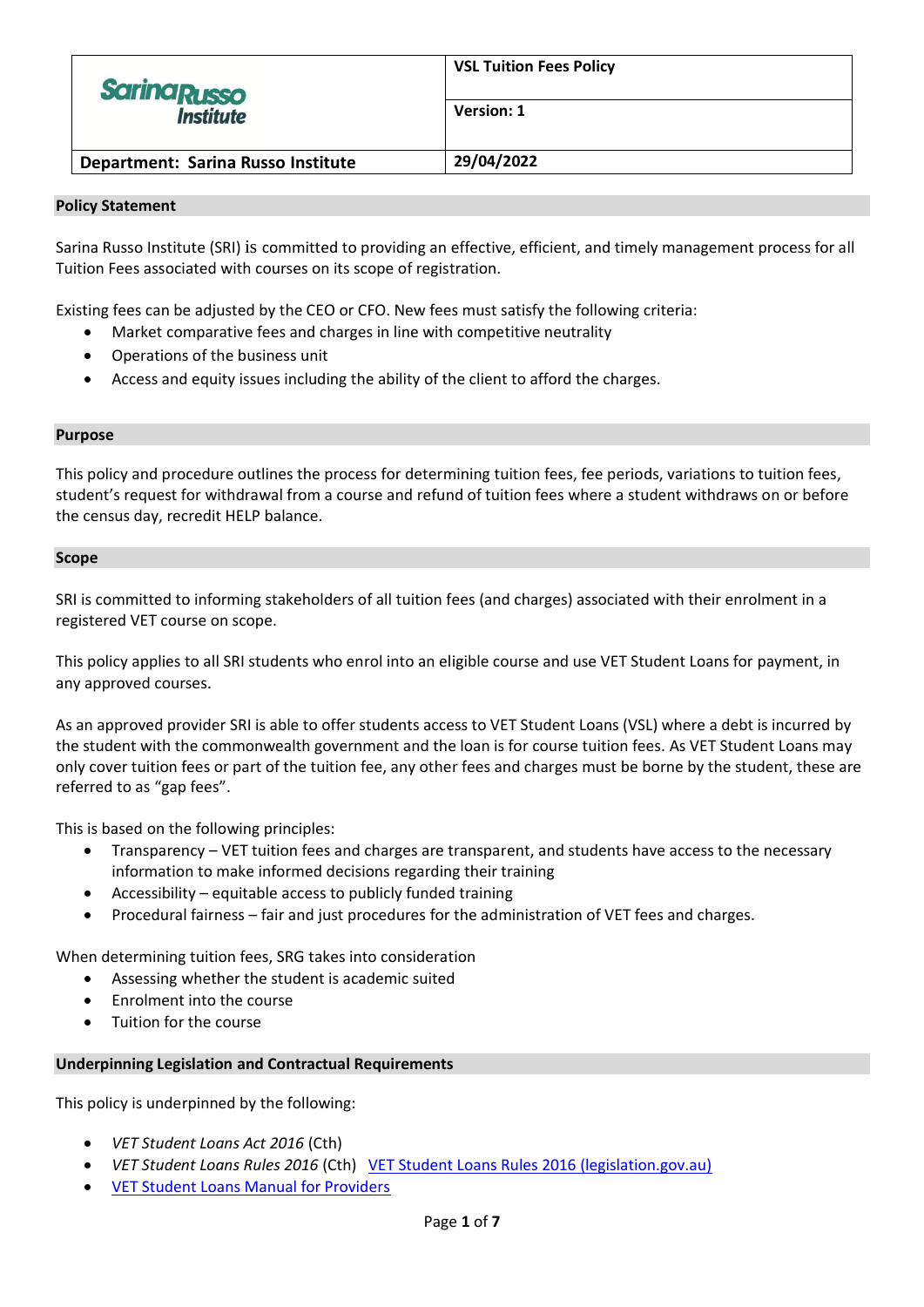| <b>Sarina Russo</b><br><b>Institute</b> | <b>VSL Tuition Fees Policy</b> |
|-----------------------------------------|--------------------------------|
|                                         | Version: 1                     |
| Department: Sarina Russo Institute      | 29/04/2022                     |

- [Non-Tuition Fees.docx \(sharepoint.com\)](https://tsrg.sharepoint.com/:w:/r/_layouts/15/Doc.aspx?sourcedoc=%7BDF92E89C-03BC-4A5B-8963-D87F09CB62E4%7D&file=Non-Tuition%20Fees.docx&action=default&mobileredirect=true)
- [VET Student Loans Course Caps Indexed Amounts \(for providers\) -](https://www.dese.gov.au/vet-student-loans/resources/vet-student-loans-course-caps-indexed-amounts-providers) Department of Education, Skills and [Employment, Australian Government \(dese.gov.au\)](https://www.dese.gov.au/vet-student-loans/resources/vet-student-loans-course-caps-indexed-amounts-providers)

# **Policy**

# **1. General**

- 1.1. SRI reviews all tuition fees and associated charges annually.
- 1.2. Before enrolling a student in an approved course, SRI must give the student information about the tuition fees for the course and any fees other than tuition fees that are payable for the course. These will be clearly published and supplied to the student. The tuition fees will include; - Unit fees - Total course costs - Gap fees (if applicable).
- 1.3. SRI will update the list whenever there is a change to the fees charged for the course. SRI will also use the My Skills website (www.myskills.gov.au) for listing current and up to date fee information, including tuition fees and other fees. This will also be updated whenever there is a change to the fees charged for the course. This information will allow the student to make an informed decision in relation to their enrolment in a course and prior to the student having to make any payments
- 1.4. All tuition fees and associated charges relating to course costs are made readily and easily available to learners via the RTO website [www.sri.edu.au](http://www.sri.edu.au/).
- 1.5. SR refers to the VET Student Loans course and loan caps. *The VET Student Loans course and loan caps are indexed by using the same indexation factor as applies under Part 5-6 of the Higher Education Support Act 2003 (HESA). For students this will mean that upon obtaining a VET Student Loan, indexation will be applied automatically to both new and continuing students in respect of units with census dates after 1 January.*
- 1.6. At the commencement of the course SRI will send a *VET Student Loan Statement of Covered Fees* which will provide details of the total course fee and how much will be covered by the loan amount.
- 1.7. *A VET Student Loan Fee Notice* for each study period for the course that the student is enrolled in for that fee period is sent to the student at least 14 days prior to census date. The *VET Student Loan Fee Notice* details the following information:
	- a) the provider's name and registration code
	- b) student name, contact details and student identification number
	- c) the cost of unit/s the student is enrolled in for that part of the course
	- d) the census day(s) on which students will incur the debt
	- e) student's USI
	- f) loan fee (if applicable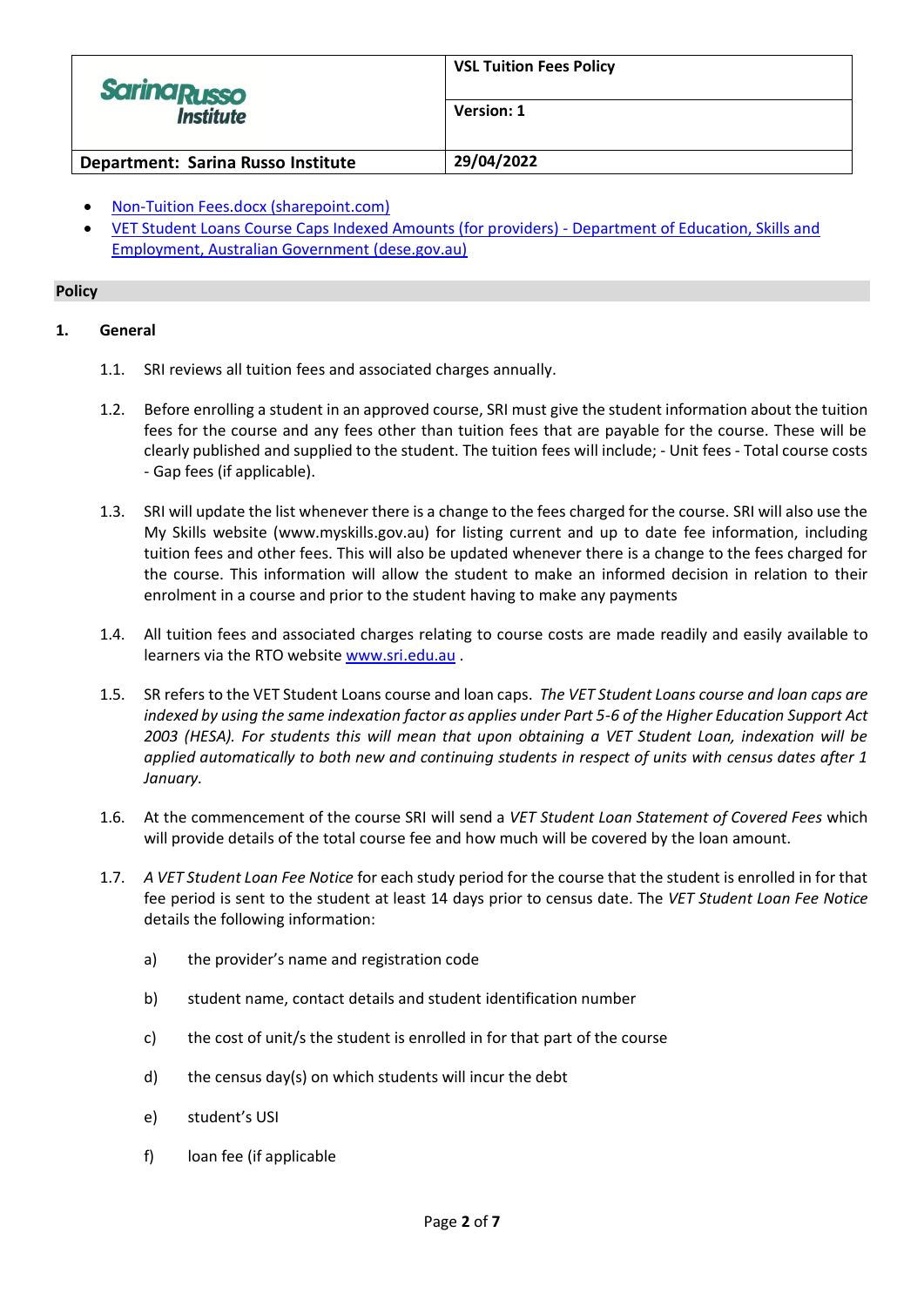| <b>Sarina Russo</b><br><i><b>Institute</b></i> | <b>VSL Tuition Fees Policy</b> |
|------------------------------------------------|--------------------------------|
|                                                | Version: 1                     |
| Department: Sarina Russo Institute             | 29/04/2022                     |

- 1.7 SRI will send a *Commonwealth Assistance Notice (CAN)* within 28 days after census day, for each study period stating:
	- a) Tuition fees for the study period; and
	- b) the course for which the student has received VET Student Loans; and
	- c) any upfront payments the student has made; and
	- d) the total VETSL debt/liability

# **2. Fee Periods**

SRI will determine at least three fee periods for an approved course. Different fee periods may be determined for different courses based on the length of the course. The fee periods of the course will be sequential and together equal the duration of the course. Each fee period will contain one census day. The tuition fees charged will be reasonably apportioned over each fee period. This will ensure students incur debts as they progress through a course and not in one amount at commencement of the course.

It will also allow students to indicate to the department their progression and engagement throughout their course in order to continue to access the loan.

### **3. Fees Other Than Tuition**

SRI will only charge fees other than tuition fees where they are clearly stated prior to enrolment and agreed to with the student. These will include items that are required to complete the course.

SRI will ensure that students understand

- that the fees are not for tuition
- the purpose of the fees
- the student's total liability for the fees
- when and how the fees are to be paid

#### **4. Variation to Tuition Fees**

SRI will only vary a published tuition fee for an approved VSL course or a part of a course:

- If the Secretary has given written approval of the proposed variation, or
- If the change:
- Occurs before the published census date; and
- - Does not disadvantage students enrolled in, or seeking to enrol in that part of the course; and
- - Is necessary to correct an administrative error or deal with a change in circumstances.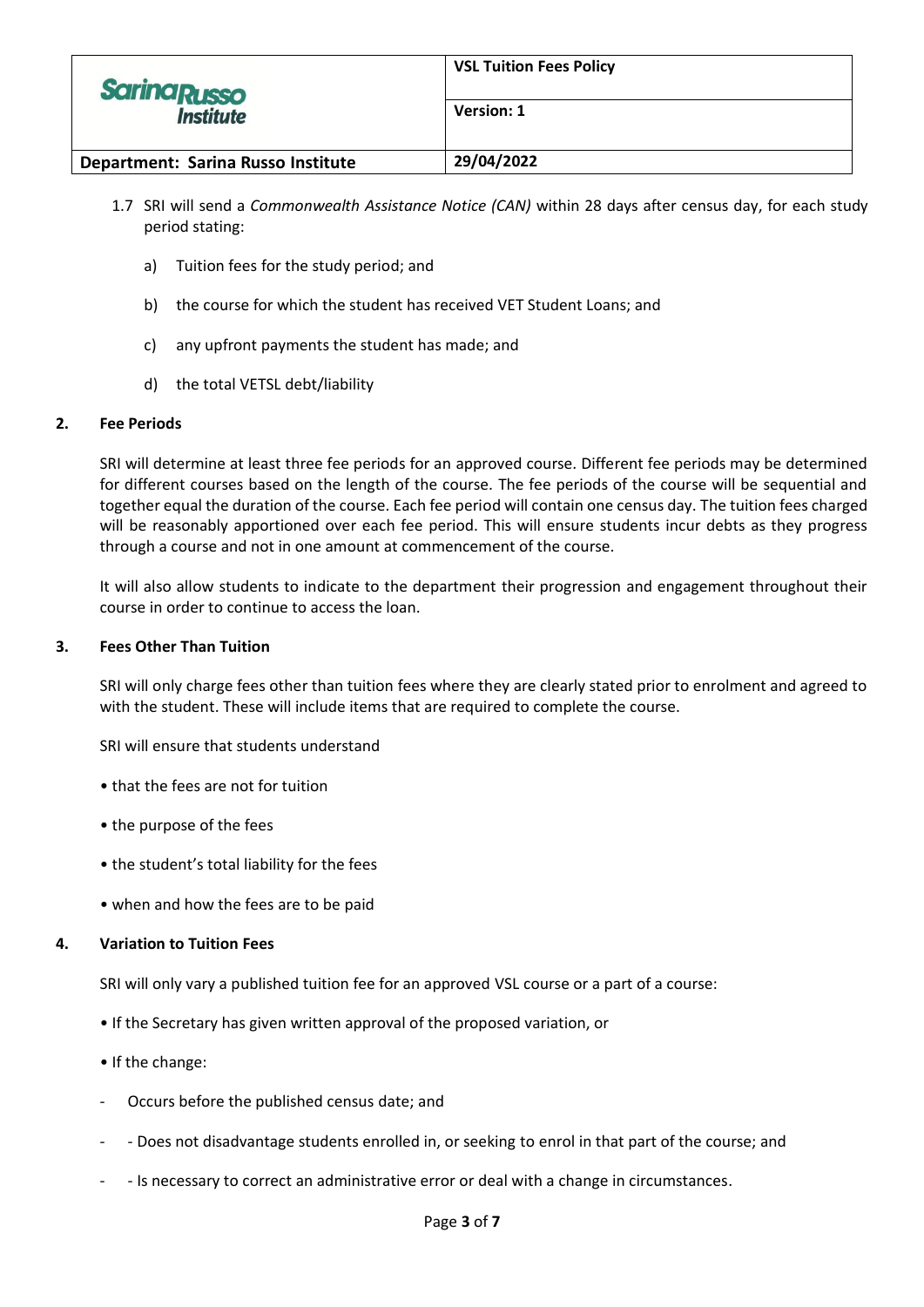| <b>Sarina Russo</b><br><i><b>Institute</b></i> | <b>VSL Tuition Fees Policy</b> |
|------------------------------------------------|--------------------------------|
|                                                | Version: 1                     |
| Department: Sarina Russo Institute             | 29/04/2022                     |

Where there is a variation to tuition fees, SRI will publish the varied information on our website as soon as practicable after making the decision.

# **5. Variations to tuition fees that disadvantage students**

SRI will vary its tuition fees where it disadvantages students only if the Secretary of the Department has approved its request to vary tuition fees.

The request from SRI must be via HITS and the online enquiry form and include:

- o the name of the affected unit of study and unit of study code
- o the course to which the unit forms a part
- o what change is being made
- o details of when the provider first became aware of the need to change
- o the commencement date for the unit
- o the current census day for the unit
- o the current tuition fees
- $\circ$  the intended increase in the tuition fee
- o the last day a person may enrol in the unit without incurring the increase
- o the number of students who are eligible for VET Student Loans and enrolled in the unit of study whether the students have been advised of the possible variation, and
- o why the Secretary should approve the request.

The Secretary will give written notification of the decision, and until this time SRI will not vary its fees.

# **Refund of Tuition Fees**

Where a student withdraws their enrolment in an approved course on or before the census day, they will not incur tuition fees for the course or part of the course, to which the census day applies.

For further information see the [Course-Withdrawal-Enrolment-Cancellation-and-Re-Enrolment-Policy-and-](https://www.sri.edu.au/wp-content/uploads/2020/03/Course-Withdrawal-Enrolment-Cancellation-and-Re-Enrolment-Policy-and-Procedure.pdf)[Procedure.pdf \(sri.edu.au\)](https://www.sri.edu.au/wp-content/uploads/2020/03/Course-Withdrawal-Enrolment-Cancellation-and-Re-Enrolment-Policy-and-Procedure.pdf)

This applies to all of the tuition fees for the course or part of the course to which the census day relates. Therefore it includes:

- VET Student Loans covered fees
- any gap fees
- upfront payment of tuition fees
- gap fees or tuition fees paid through a loan from the provider.

Where the student has paid tuition fees upfront to SRI this amount will be refunded to the student.

# **Re-crediting For Special Circumstances**

A student's FEE-HELP balance can be re-credited in special circumstances where the "special circumstances" prevented, or will prevent, the student from completing the requirements of the course or the part of the course.

To apply for special circumstances the student must demonstrate the circumstances were:

o Beyond the student's control, and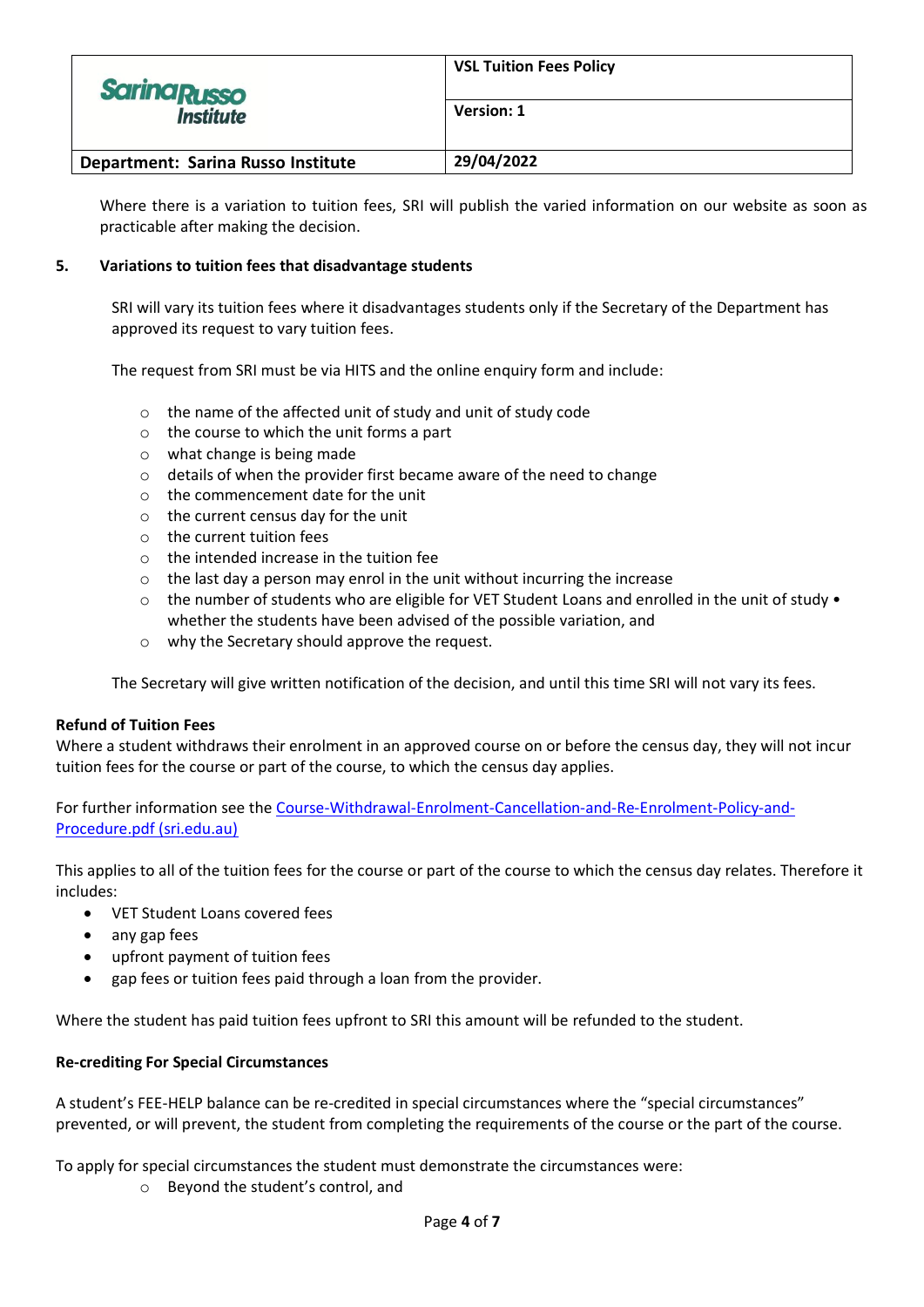| <b>Sarina Russo</b><br><b>Institute</b> | <b>VSL Tuition Fees Policy</b> |
|-----------------------------------------|--------------------------------|
|                                         | Version: 1                     |
| Department: Sarina Russo Institute      | 29/04/2022                     |

- o Did not make their full impact on the student until on, or after, the census day for the course, or the part of the course, and
- $\circ$  Made it impracticable for the student to complete the requirements for the course, or part of the course, during the student's enrolment.

# **Special circumstances arising from pre-existing conditions**

A circumstance that first occurred before the census day may satisfy the special circumstances requirement where it worsens after that day or the full effect or magnitude does not become apparent until after that day. For example, a person may have an illness or other underlying, pre‐existing condition or incapacity prior to the census day for a course, but that condition may worsen, or the person may suffer from an aggravation, deterioration or serious episode, after the census date.

Alternatively, the full implications of a person's condition may not have been apparent until after the census day. This may be because recovery does not go to plan, or the degree of disability or incapacity for study is not fully realised until after the census day.

SRI must consider whether the person's circumstances changed on or after the census day and when the full effect or magnitude of the circumstances became apparent, taking into account any additional circumstances, including continuation of a pre‐existing condition that may have affected the person on or after the census day.

### **Circumstances that made it impracticable to complete a course**

The term 'impracticable' is defined as 'not practicable, that which cannot be put into practice with the available means'. SRI will keep this definition in mind when deciding whether a student's circumstances made it impracticable for them to complete a course, or part of a course. In considering whether circumstances are special circumstances because they make it impracticable for the student to complete the requirements of the course, or part of the course, during the student's enrolment, SRI will consider:

- o whether the student could do enough private study, or attend training sessions and other activities, or engage online, to meet course requirements
- o whether the student could complete any required assessable work, or demonstrate competencies required, and
- o whether the student could complete any other requirements arising from the student's inability to do the above

Circumstances that make it impracticable for the person to complete the requirements for their course may include (among other things):

- $\circ$  medical circumstances for example where a person's medical condition has changed to such an extent that he or she is unable to continue studying
- $\circ$  family or personal circumstances for example death or severe medical problems within a family, or unforeseen family financial difficulties which affect the student to such an extent that it is unreasonable to expect a person to continue studies, or
- o the student's employment related circumstances for example where a person's employment status or arrangements have changed so the person is unable to continue their studies and this change is beyond the person's control [Rules s 146].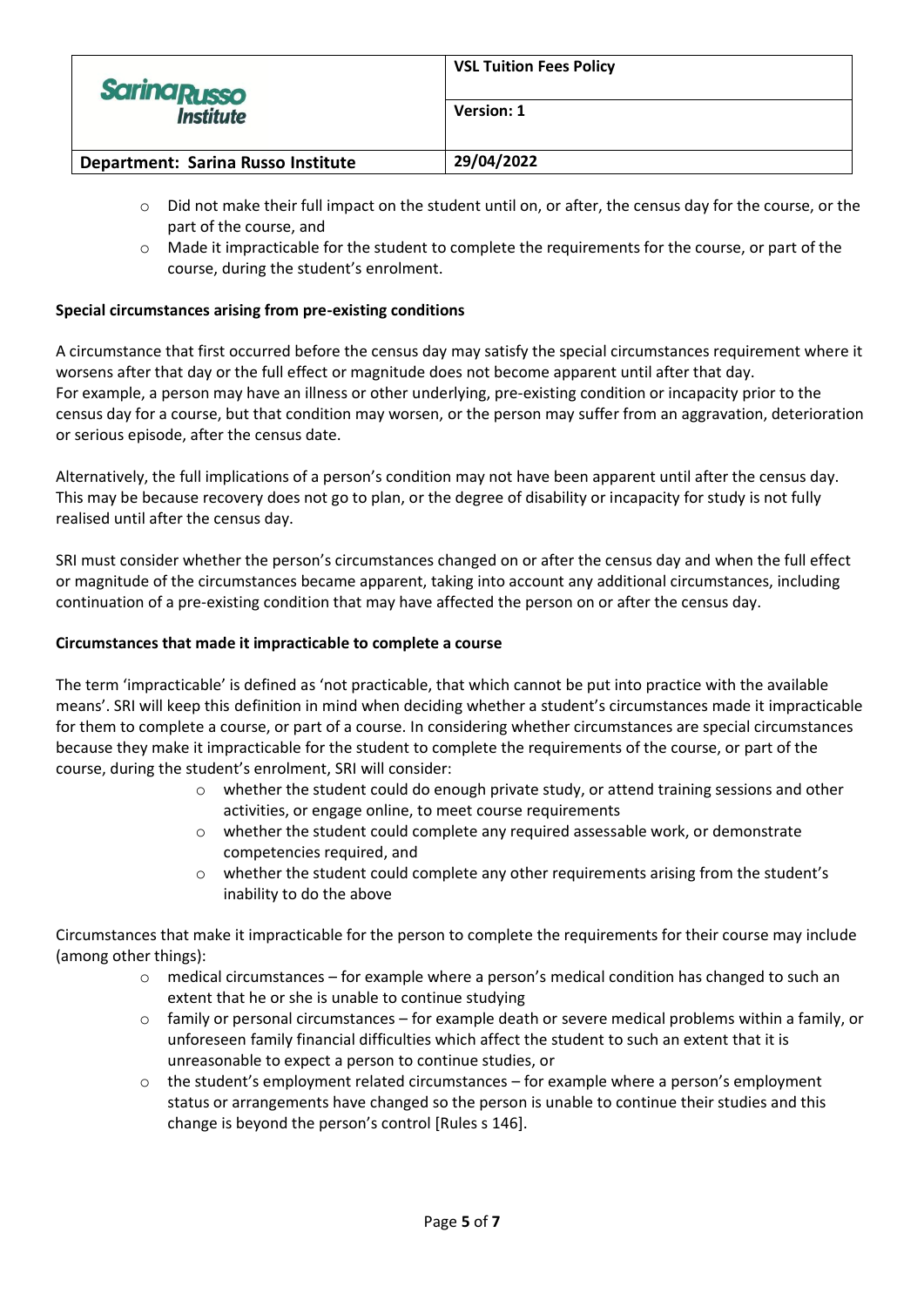| <b>Sarina Russo</b><br><b>Institute</b> | <b>VSL Tuition Fees Policy</b> |
|-----------------------------------------|--------------------------------|
|                                         | Version: 1                     |
| Department: Sarina Russo Institute      | 29/04/2022                     |

# **Requirements for making decisions**

SRI will assess the student's application as soon as practicable and will notify the person of its decision and the reasons for making the decision.

Decisions regarding re-crediting a person's FEE-HELP balance are reviewable. Students are advised that the time limit for applying for a review of a decision is 28 days from the day the person first received notice of the decision or such time as the decision maker allows.

# **Re-crediting by the provider where course not provided to completion**

SRI will re-credit a student's FEE-HELP balance if:

- o the student has not completed the requirements for the course, or the part of the course, because the provider ceased to provide the course, or the part of the course after it started but before it was completed, and
- $\circ$  it is impractical for the student, under the approved tuition assurance arrangement for the course, to finish the course or an equivalent course.

The amount re-credited will be equal to the amounts of the VET Student Loans that have been used to pay tuition fees for the student for the course, or the part of the course.

If the provider re-credits the student's FEE-HELP balance, the provider must notify the student and the tuition assurance scheme operator of the student for the course, as soon as practicable.

SRI has the discretion to refund any other payments the person made in respect of the course in line with its own policies in deciding whether to refund a student's upfront payment.

# **Re-crediting by Secretary**

The Secretary may act in place of a provider and re-credit a student's FEE-HELP balance where a course has not been provided to completion as the course provider is unable to do so or is being wound up or has been dissolved or where the course provider has unreasonably failed to act.

The Secretary may also re-credit a student's FEE-HELP balance if the Secretary is satisfied of one or more of the following

- o the student is not an eligible student
- $\circ$  the student is not a genuine student
- o the student does not have a tax file number
- $\circ$  the student does not have a student identifier (that is a USI within the meaning of the Student Identifiers Act 2014)

#### **6. Tuition Protection**

#### *Provider Default:*

In the event of provider defaults in relation to a student,

a) within 24 hours of the default occurring: (1) notify students enrolled in the course, in writing, that the course is no longer being provided, and; (ii) give written notice to the VSL Tuition Protection Director of the circumstances of the default;